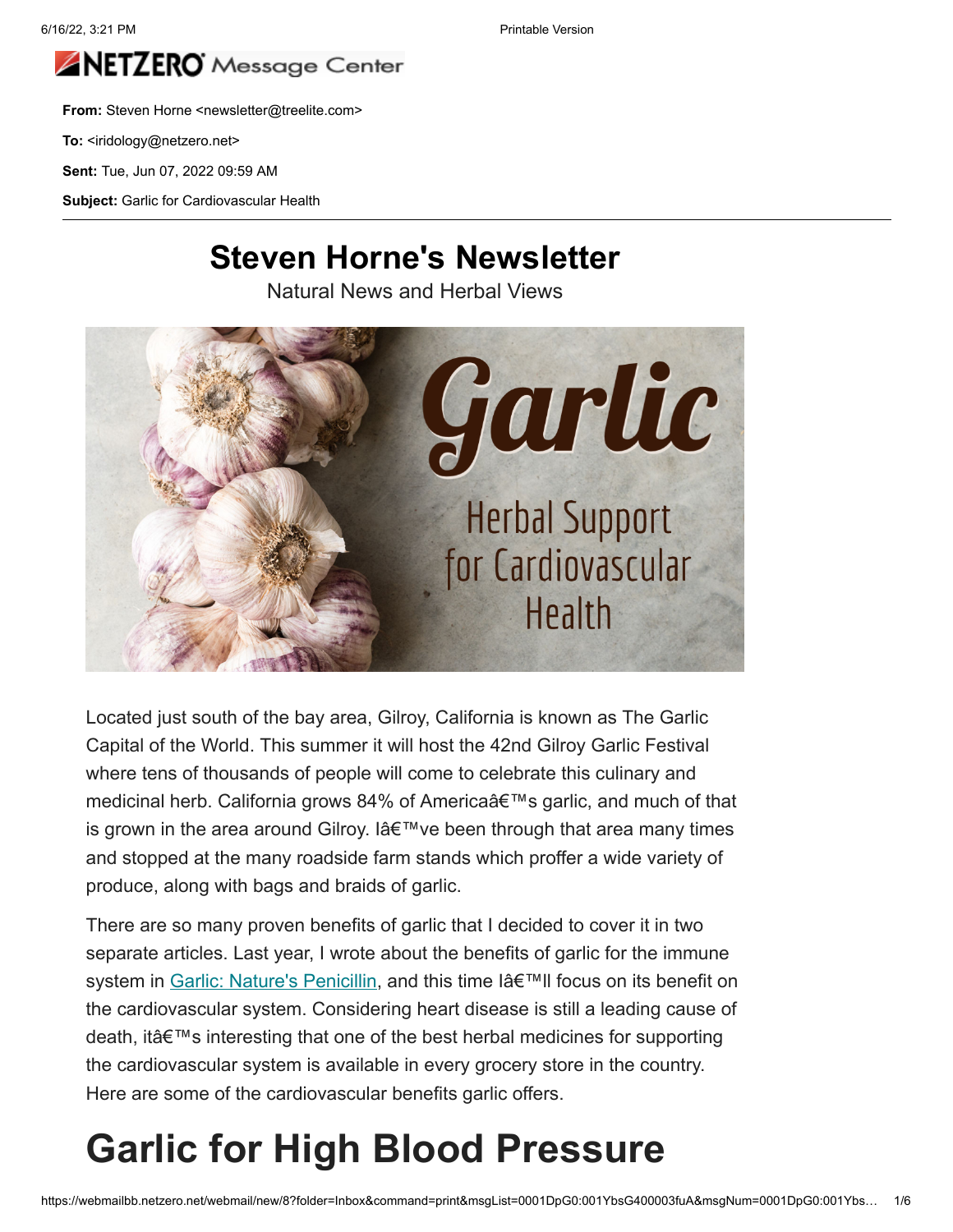High blood pressure affects almost half of the population and garlic is well known for its ability to help reduce blood pressure. While dried, powdered garlic is not very helpful for the immune system, dried garlic is helpful for blood pressure. The allicin in freshly





crushed garlic is strongly antimicrobial, but allicin degrades over a period of about 24 hours into other compounds. These compounds have a positive effect on the cardiovascular system including a cumulative effect when taken regularly over time.

Supplementation with 600-900 mg per day of garlic powder for twelve weeks can reduce mild hypertension by 7.7 systolic and 5 mm diastolic (Sigaly and Neal; 1994b). Larger doses are more effective. In one trial, a single dose of 2400 mg of garlic produced a 16 mm drop in diastolic pressure after five hours in patients with severe hypertension (McMahon et al). So, about two to four 550 mg capsules per day would be a good dose.

I think garlic works better when combined with other herbs, particularly capsicum, which also has a modest blood pressure-reducing effect. Capsicum and garlic is a traditional blood pressure-reducing combination and about six capsules per day (either two 3 times daily or three twice daily) is a good program.

My father had a problem with high blood pressure, and I got him started on taking these two herbs, which helped to bring his blood pressure under control. He had learned to tell when his blood pressure was elevated by how he felt and when he felt his blood pressure going up, he would also take  $\hat{A}$  of a tablet of his blood pressure medication. One time, when visiting his doctor, the doctor commented that he was the only one of his cardiovascular patients that was maintaining normal blood pressure using his medication. When my father told him how little he was taking, the doctor responded,  $â€ce$ You're taking baby doses, but whatever you're doing, it's working, so keep it up.â€

You could also use one to four cloves of fresh garlic per day. And, of course, you can incorporate both garlic and capsicum into your diet by cooking with them.

#### **Improving Cholesterol Metabolism**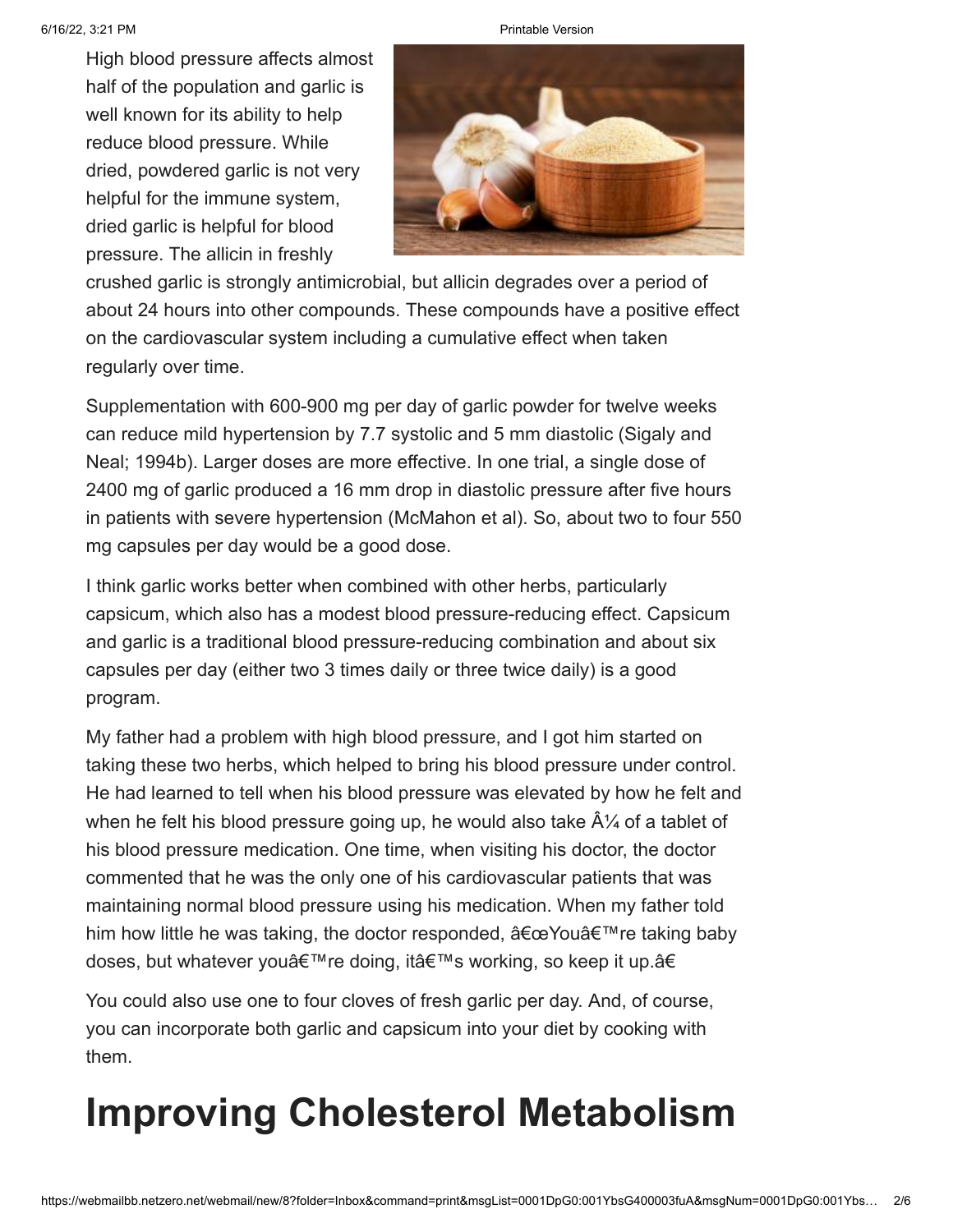Garlic has a more potent effect on elevated cholesterol than it does on high

blood pressure. Supplementation with the aforementioned 600-900 mg of garlic powder every day for four weeks can reduce "total cholesterol by about 12%. Even better results are seen when the supplementation lasts at least three months. (Sigaly and Neal 1994a.) The peak benefit may take



8 months and will persist for several months after discontinuing consumption. Although some cholesterol comes from the diet, most of it is manufactured by the liver. Garlic appears to reduce the production of cholesterol and fatty acids in the liver. (Yeh and Yeh; Gebhardt; Heinle and Betz).

Garlic also seems to lower triglycerides and raise HDL cholesterol (Rotzsh et al). Although commonly called bad and good cholesterol, both HDL and LDL are needed in varying amounts. LDL (low-density lipoproteins) cholesterol (also known as bad cholesterol) transports fatty acids to the tissues of the body where the cells can use them for energy or to construct cell membranes and other structures. HDL (high-density lipoproteins) cholesterol transports toxins and other substances back to the liver for detoxification and/or elimination in bile. The risk of having a heart attack or stroke drops 1% for every 1% drop in LDL and drops 4% for every 1% increase in HDL. So, garlic helps reduce the risk of heart disease and strokes.

For reducing cholesterol, it helps to take garlic with fiber supplements, such as psyllium apple pectin, guar gum, and oat bran. Most of the cholesterol manufactured in the liver is used to make bile. Fiber binds the cholesterol in the gut and prevents it from being reabsorbed, thus naturally reducing cholesterol.

## **Inhibiting Platelet Aggregation**

The body needs to create blood clots to stop bleeding in injuries, but you don't want these blood clots forming inside the arteries and veins. The body has mechanisms for regulating clotting and there are herbs and foods that help maintain normal clotting mechanisms, garlic being one of them.

The allicin in fresh garlic may be the component that most effectively inhibits platelet aggregation. (Mohammad SF, 1986) So, freshly crushed raw garlic can act as a powerful blood thinner in place of aspirin and other medications often prescribed for this purpose. One could also take a garlic product with stabilized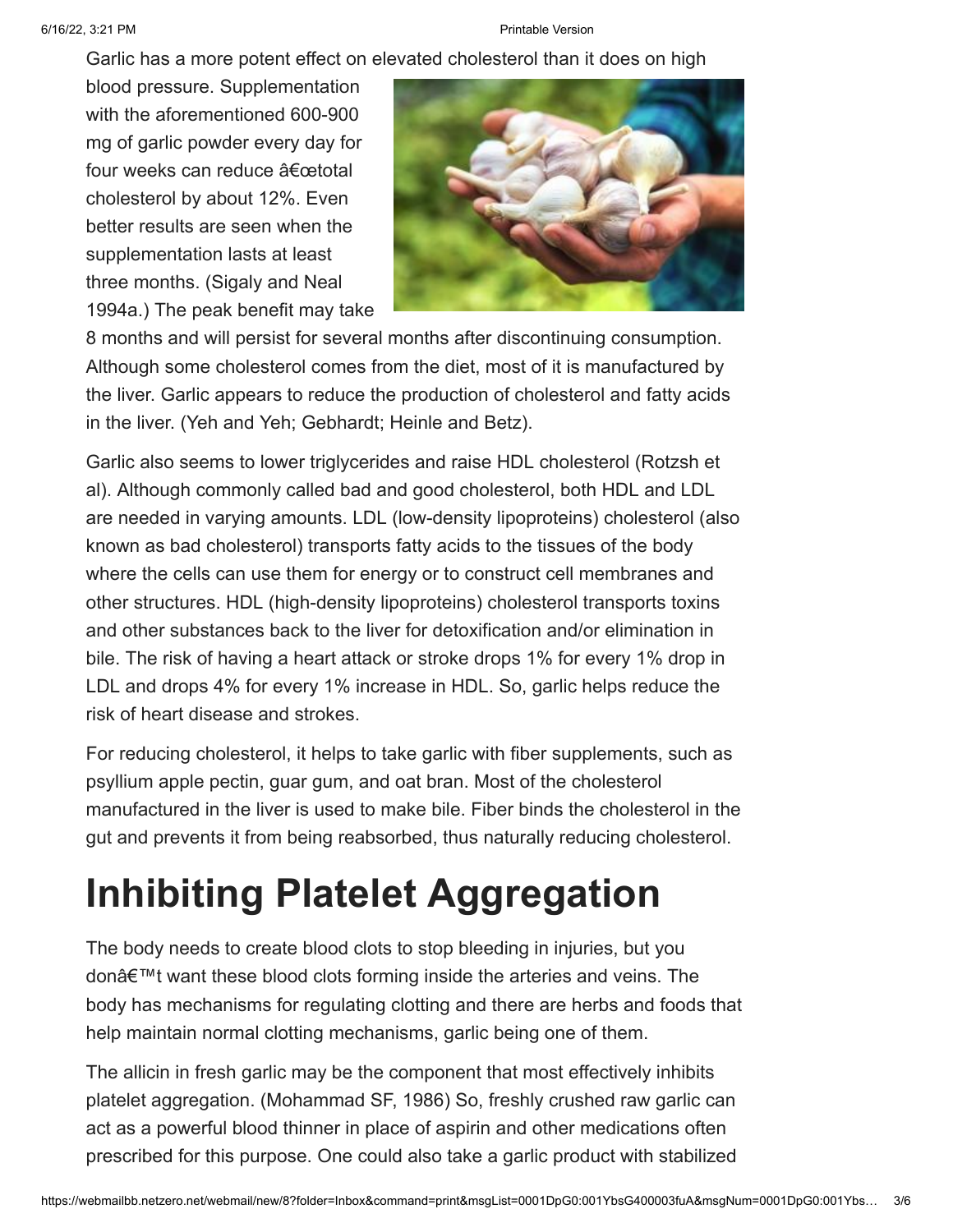allicin. Dried powdered garlic, while less effective, is still beneficial at reducing the risk of blood clots. Garlic increases fibrinolysis (the dissolution of fibrin), which slows blood coagulation. (Legnani C et al, 1993)

# **Preventing Cardiovascular Disease**



Garlic helps prevent heart disease in several ways. First, as noted above, it helps with cholesterol metabolism. But, it's not just the type and amount of cholesterol that causes hardening of the arteries. Cholesterol must be oxidized in order to become sticky and adhere to arterial walls. This is

also called lipid peroxidation (or in more common terms it involves fats turning rancid). Garlic helps prevent this oxidation.

Itâ $\epsilon$ <sup>TM</sup>s also been postulated that low-grade infections may be part of what damages arterial linings, causing the deposition of arterial plaque. It  $\hat{\mathbf{a}} \in \mathbb{M}$ s known for example that gum disease (infection in the gums) is strongly correlated with an increased risk of cardiovascular disease. So, the immuneenhancing properties of garlic may also be helping reduce plaque formation.

High blood pressure causes turbulence in the blood which increases clotting. By reducing blood pressure and helping to inhibit clotting, garlic is also reducing the risk of heart attacks, strokes, and various forms of thrombosis.

Garlic, along with other pungent herbs, also stimulates blood flow, helping the tissue of the body receive the blood they need, which increases overall health. For example, patients with intermittent claudication (lower extremity pain because of reduced blood flow due to narrowed arteries) used garlic to significantly improve their maximum walking time. The benefits were noticed after at least five weeks of garlic supplementation. (Keisewetter et al, 1993)

## **Energetics and Contraindications**

Garlic is heating and drying, so it's primarily indicated for people whose metabolism tends to run more cold and damp. It's very beneficial for people who tend towards obesity, edema, fatigue, pale complexion, and high blood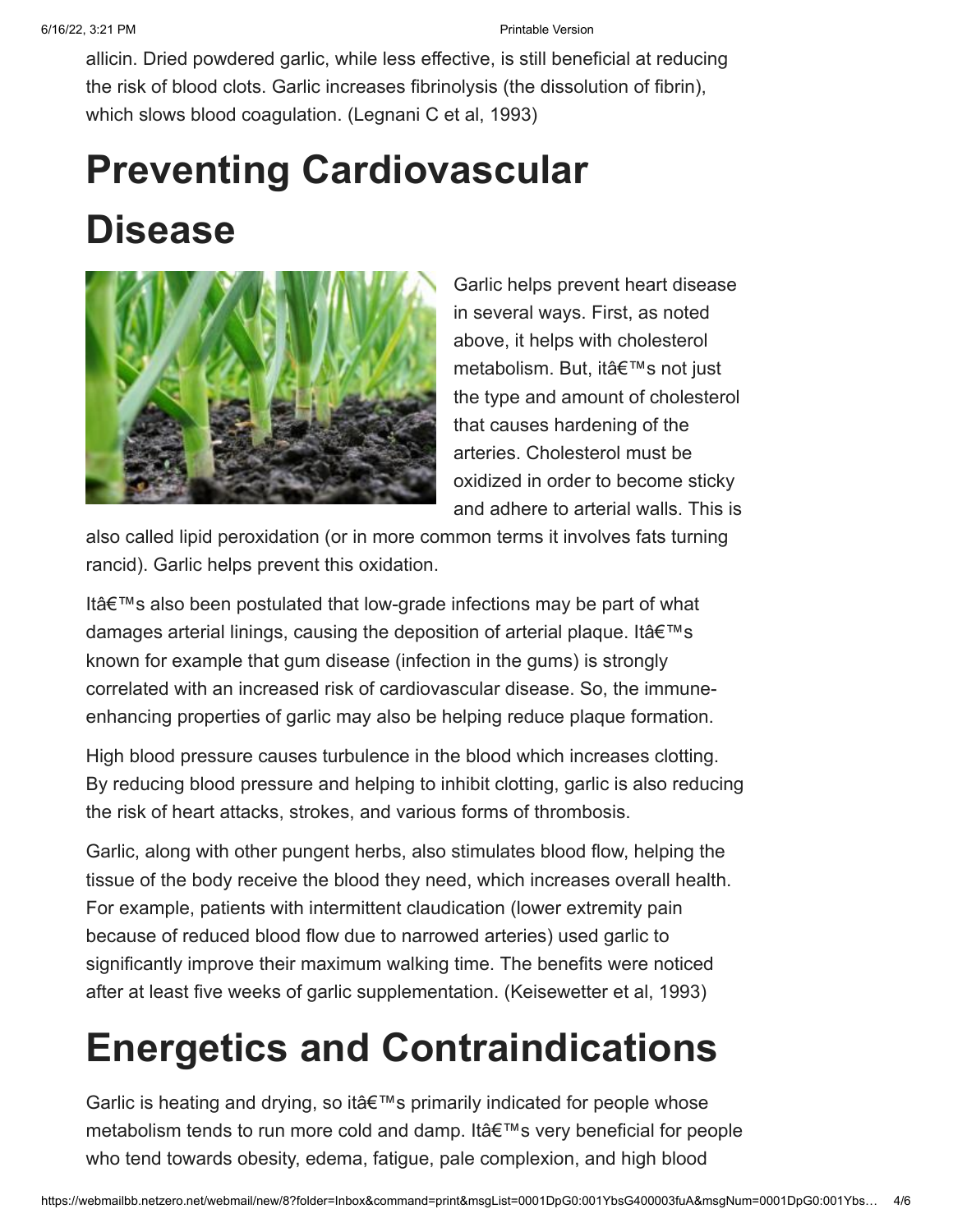sugar. It's very helpful as a preventative remedy for complications of diabetes. Garlic is also helpful for people who are timid and afraid to speak up for themselves.



Dried garlic is a relatively mild and

well-tolerated remedy, especially when used in a formula with other herbs for cardiovascular health. Raw garlic can be much more irritating to the skin and digestive tract. If you experience digestive upset with fresh garlic you may need to stick with garlic powder or aged garlic products which are gentler on digestion. Cooked garlic is also generally gentler on the system. However you choose to use it, you  $\theta$ <sup> $\mathsf{m}$ </sup>ll find garlic will help keep your circulation in better condition, so use it regularly either in food or in supplements if you  $\hat{a} \in \mathbb{N}$  re concerned about cardiovascular health.

#### **References**

The research cited in this article was compiled by David Satterlee with the following references.

- Bergner P, Allium sativum: Garlic and Cardiovascular Disease, Medical Herbalism 01-31-95 6(4): 1, 4-5
- Gebhardt R.  $âfæMultiple inhibitory effects of garlic extracts on cholesterol$ biosynthesis in hepatocytes.†Lipids (1993)Jul;28(7):613-9
- Kiesewetter H, Jung F, Jung EM, Blume J, Mrowietz C, Birk A, Koscielny J, Wenzel E, "Effects of garlic coated tablets in peripheral arterial occlusive disease.†Clin Investig 1993 May;71(5):383-6
- Legnani C, Frascaro M, et al. Effects of a dried garlic preparation on fibrinolysis and platelet aggregation in healthy subjects. Arzneim-Forsch Drug Res 1993; 43:119-22.
- $\bullet$  McMahon FG, Vargas R.  $â€ceCan$  garlic lower blood pressure? A pilot study.†Pharmacotherapy 1993 Jul-Aug;13(4):406-7
- Mohammad SF Woodward SC, Characterization of a potent inhibitor of platelet aggregation and release reaction isolated from Allium sativum (garlic), Thromb Res 1986 Dec 15; 44(6):793-806
- Silagy CA, Neil HA.  $\hat{a} \in \alpha A$  meta-analysis of the effect of garlic on blood pressure.†J Hypertens 1994 Apr;12(4):463-8
- Wu CC et al, Effects of organosulfur compounds from garlic oil on the antioxidation system in rat liver and red blood cells, Food Chem Toxicol 2001 Jun;39(6):563-9 Yeh YY, Yeh SM, "Garlic reduces plasma lipids by inhibiting